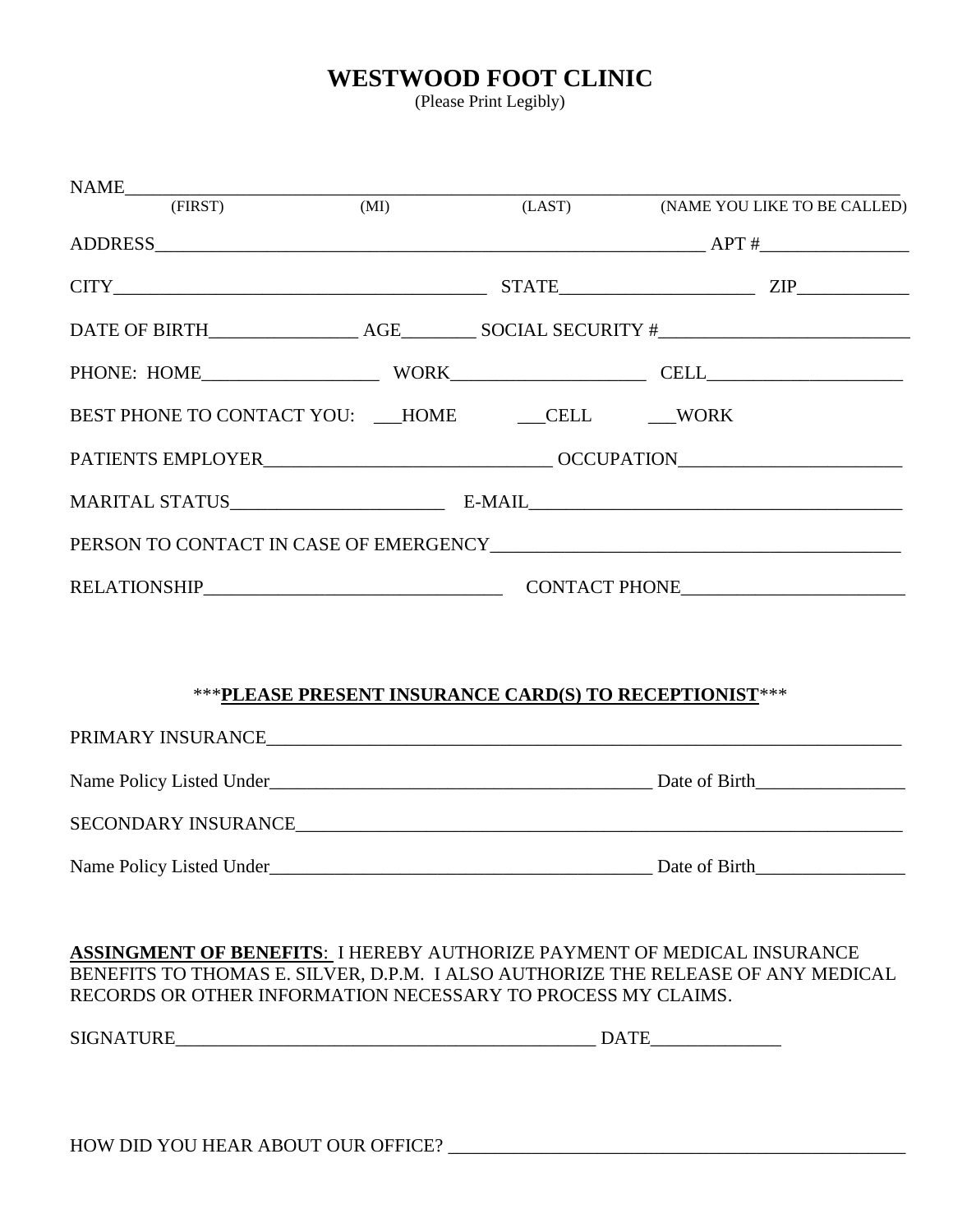#### WESTWOOD FOOT CLINIC

# INFORMATION TO HELP THE DOCTOR EVALUATE YOUR FOOT PROBLEM

(please print)

| IT HAS BEEN A PROBLEM FOR: (APPROXIMATELY) Weeks Months Years                                                                                               |  |  |  |  |
|-------------------------------------------------------------------------------------------------------------------------------------------------------------|--|--|--|--|
|                                                                                                                                                             |  |  |  |  |
| ,我们也不能在这里的时候,我们也不能在这里的时候,我们也不能会在这里的时候,我们也不能会在这里的时候,我们也不能会在这里的时候,我们也不能会在这里的时候,我们也                                                                            |  |  |  |  |
| WHAT CARE HAVE YOU ALREADY HAD FOR THIS PROBLEM? ___________                                                                                                |  |  |  |  |
| ,我们也不会有什么。""我们的人,我们也不会有什么?""我们的人,我们也不会有什么?""我们的人,我们也不会有什么?""我们的人,我们也不会有什么?""我们的人                                                                            |  |  |  |  |
| LIST ANY OTHER SIGNIFICANT LOWER EXTREMITY PROBLEMS (FOOT,<br>ANKLE, KNEE, LEG OR HIP) CURRENT OR PAST OR ANYTHING ELSE<br>RELATED TO YOUR CURRENT PROBLEM: |  |  |  |  |
|                                                                                                                                                             |  |  |  |  |
|                                                                                                                                                             |  |  |  |  |
|                                                                                                                                                             |  |  |  |  |
|                                                                                                                                                             |  |  |  |  |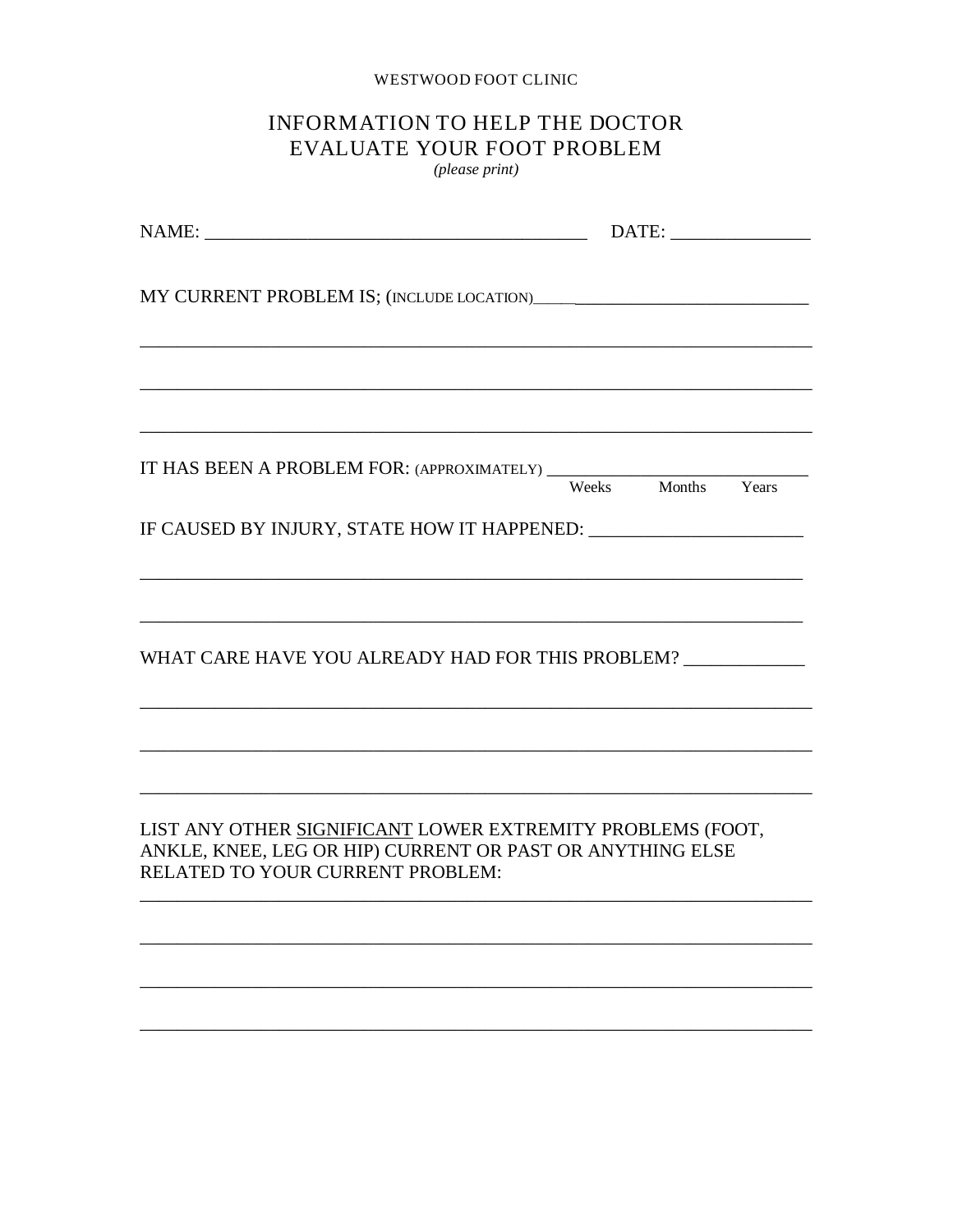### *WESTWOOD FOOT CLINIC* **HEALTH QUESTIONNAIRE**

**NAME: \_\_\_\_\_\_\_\_\_\_\_\_\_\_\_\_\_\_\_\_\_\_\_\_\_\_\_\_\_\_\_\_\_\_\_\_\_\_\_\_\_\_\_\_\_\_\_\_\_\_\_\_\_ DATE: \_\_\_\_\_\_\_\_\_\_\_\_\_\_\_\_\_\_\_**\_\_

### **PLACE A CHECK NEXT TO ANY OF THE FOLLOWING THAT APPLY:**

| <b>DIABETES</b>                 | NEUROLOGICAL PROBLEMS/DISEASE             |  |  |
|---------------------------------|-------------------------------------------|--|--|
|                                 |                                           |  |  |
| <b>HIGH BLOOD PRESSURE</b>      | <b>EPILEPSY</b>                           |  |  |
| <b>LOW BLOOD PRESSURE</b>       | <b>DIZZINESS</b>                          |  |  |
| <b>HEART PROBLEMS</b>           | <b>BACK PROBLEMS OR INJURIES</b>          |  |  |
| <b>STROKE</b>                   | NEUROPATHY-NUMB/BURNING FEET              |  |  |
| <b>STOMACH ULCER</b>            | <b>SKIN PROBLEMS</b>                      |  |  |
| <b>LIVER PROBLEMS</b>           | <b>SCARRING PROBLEMS OR KELOIDS</b>       |  |  |
| <b>KIDNEY PROBLEMS</b>          | <b>INFLAMMATION OR CLOT IN LEG VEIN</b>   |  |  |
| <b>CIRCULATION PROBLEMS</b>     | <b>SWELLING (EDEMA) IN FEET OR ANKLES</b> |  |  |
| BLEEDING PROBLEMS/ANTICOAGULANT | JOINT REPLACEMENT KNEE HIP L R            |  |  |
| <b>BLOOD DISORDERS</b>          | <b>FOOT OR ANKLE ULCER</b>                |  |  |
| <b>EYE PROBLEMS</b>             | FOOT/ANKLE/LEG FRACTURE: R L              |  |  |
| UNDER PSYCHIATRIC CARE          | PRIOR FOOT/ANKLE SURGERY R L              |  |  |
| <b>RESPIRATORY PROBLEMS</b>     | CIGARETTE SMOKER: ____ /DAY               |  |  |
| <b>OSTEOARTHRITIS</b>           | ALCOHOL: DRINKS/DAY WK MO                 |  |  |
| RHEUMATOID ARTHRITIS            | OTHER:                                    |  |  |
| <b>GOUT</b>                     | <b>OTHER:</b>                             |  |  |

IF NECESSARY, DESCRIBE ANY PARTICULAR HEALTH PROBLEM(S) IN GREATER DETAIL:

**PRIMARY CARE PHYSICIAN\_\_\_\_\_\_\_\_\_\_\_\_\_\_\_\_\_\_\_\_\_\_\_\_\_\_ LOCATION: \_\_\_\_\_\_\_\_\_\_\_\_\_\_\_\_\_\_\_\_\_\_\_\_\_ DATE OF LAST VISIT \_\_\_\_\_\_\_\_\_\_\_\_ REASON FOR VISIT: \_\_\_\_\_\_\_\_\_\_\_\_\_\_\_\_\_\_\_\_\_\_\_\_\_\_\_\_\_\_\_\_\_\_\_\_\_\_**

\_\_\_\_\_\_\_\_\_\_\_\_\_\_\_\_\_\_\_\_\_\_\_\_\_\_\_\_\_\_\_\_\_\_\_\_\_\_\_\_\_\_\_\_\_\_\_\_\_\_\_\_\_\_\_\_\_\_\_\_\_\_\_\_\_\_\_\_\_\_\_\_\_\_\_\_\_\_\_\_\_\_\_\_\_\_\_\_\_\_\_

\_\_\_\_\_\_\_\_\_\_\_\_\_\_\_\_\_\_\_\_\_\_\_\_\_\_\_\_\_\_\_\_\_\_\_\_\_\_\_\_\_\_\_\_\_\_\_\_\_\_\_\_\_\_\_\_\_\_\_\_\_\_\_\_\_\_\_\_\_\_\_\_\_\_\_\_\_\_\_\_\_\_\_\_\_\_\_\_\_\_\_

ARE YOU CURRENTLY UNDER A DOCTORS CARE FOR ANY REASON? YES NO

IF YES, REASON:

LIST ALL MEDICATIONS YOU ARE CURRENTLY TAKING: (skip if you have a list, too many to write or don't know):  $\overline{a_1}$  ,  $\overline{a_2}$  ,  $\overline{a_3}$  ,  $\overline{a_4}$  ,  $\overline{a_5}$  ,  $\overline{a_6}$  ,  $\overline{a_7}$  ,  $\overline{a_8}$  ,  $\overline{a_9}$  ,  $\overline{a_9}$  ,  $\overline{a_9}$  ,  $\overline{a_9}$  ,  $\overline{a_9}$  ,  $\overline{a_9}$  ,  $\overline{a_9}$  ,  $\overline{a_9}$  ,  $\overline{a_9}$  ,

\_\_\_\_\_\_\_\_\_\_\_\_\_\_\_\_\_\_\_\_\_\_\_\_\_\_\_\_\_\_\_\_\_\_\_\_\_\_\_\_\_\_\_\_\_\_\_\_\_\_\_\_\_\_\_\_\_\_\_\_\_\_\_\_\_\_\_\_\_\_\_\_\_\_\_\_\_\_\_\_\_\_\_\_\_\_\_\_\_\_\_

#### **PLEASE CHECK (OR LIST) ALLERGIES TO ANY MEDICATIONS OR OTHER SUBSTANCES**:

| ADHESIVES/TAPES | <b>NARCOTICS</b>      | <b>PENICILLIN</b> |
|-----------------|-----------------------|-------------------|
| <b>ASPIRIN</b>  | NOVACAINE/ANESTHETICS | <b>IODINE</b>     |
| <b>CODEINE</b>  | LATEX                 |                   |
|                 |                       |                   |

RECENT OR SIGNIFICANT SURGERY OR HOSPITALIZATION: \_\_\_\_\_\_\_\_\_\_\_\_\_\_\_\_\_\_\_\_\_\_\_\_\_\_\_\_\_\_

\_\_\_\_\_\_\_\_\_\_\_\_\_\_\_\_\_\_\_\_\_\_\_\_\_\_\_\_\_\_\_\_\_\_\_\_\_\_\_\_\_\_\_\_\_\_\_\_\_\_\_\_\_\_\_\_\_\_\_\_\_\_\_\_\_\_\_\_\_\_\_\_\_\_\_\_\_\_\_\_\_\_\_\_\_\_\_\_\_\_\_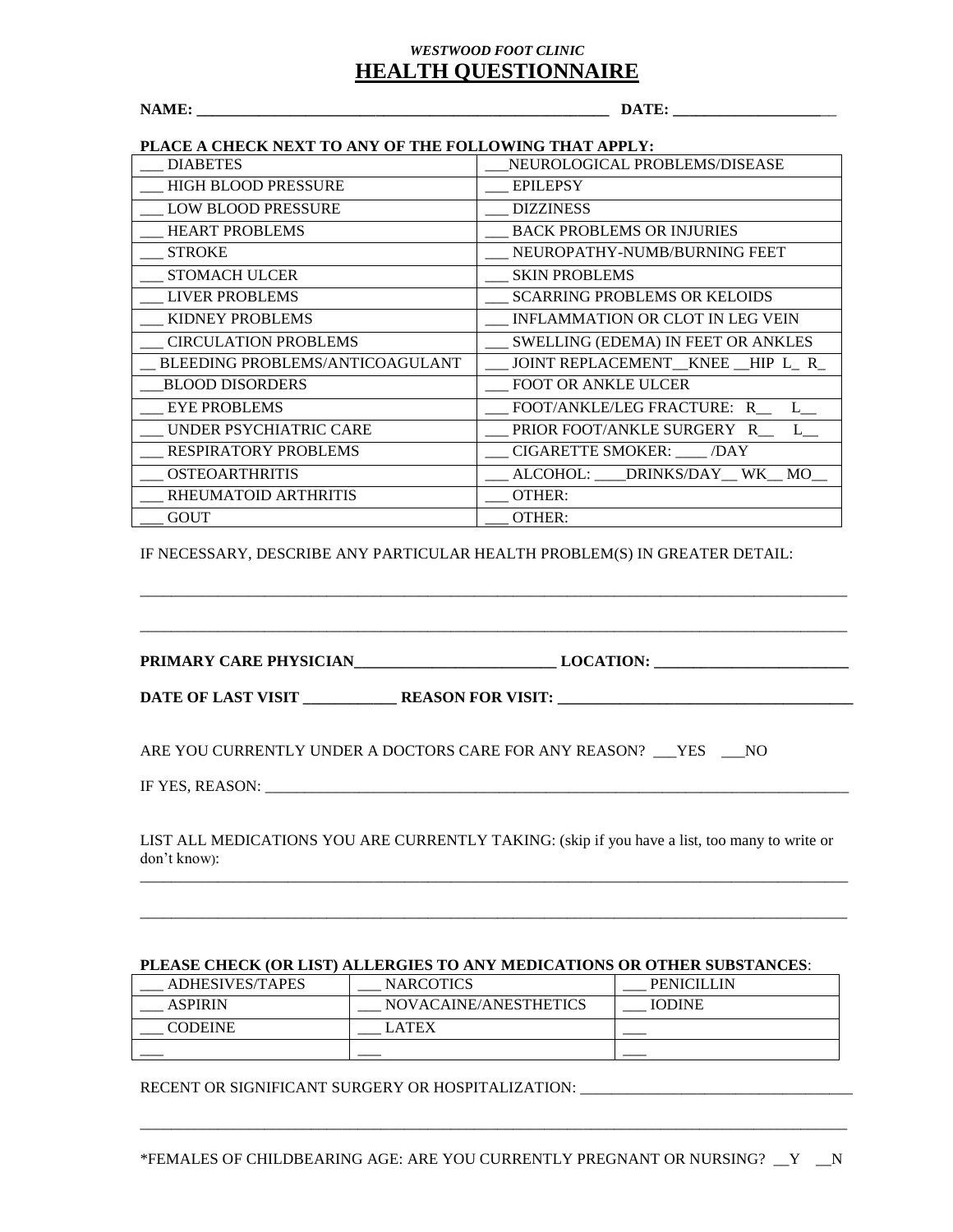# **Westwood Foot Clinic NOTICE OF PRIVACY PRACTICES**

**HIPAA (HEALTH INFORMATION PORTABILITY & ACCOUNTABILITY ACT) (**Effective January 1, 2018)

## **THIS NOTICE DESCRIBES HOW YOUR MEDICAL INFORMATION MAY BE USED OR DISCLOSED AND HOW YOU CAN GET ACCESS TO THIS INFORMATION.**

All heath information we receive from you is considered "protected health information" and may not be used by this clinic for any other purpose other than for your health care, except as required by law.

This office may need to contact you or your household to provide appointment reminders, treatment information or follow-up, regarding insurance information or payment on a bill. We will do our utmost to be confidential regarding these phone calls or emails and will not give out any information to anyone who is not initially identified by this office or authorized by you to receive information. You may request that we restrict or deny disclosure of "protected health information" about you to family members and others involved in your care.

The privacy requirements limit the release of your "protected health information" without your knowledge and consent beyond that required for your care.

For disclosure of "protected health information" by us to another provider, such as your physician, a referred physician, physical therapist, for medical testing, for insurance company or attorney review, the release of information must be authorized by you, and the amount of information disclosed will be restricted to the minimum amount necessary to accomplish the intended purpose.

We may access information from your insurance company that is reasonably necessary to provide care and receive payment from the insured.

We will not use, disclose or request any medical record except when this record is specifically justified and reasonably necessary to provide health care for you.

### **After reading, please sign to acknowledge that you reviewed and/or received this information**

**Signature of patient or responsible party: \_\_\_\_\_\_\_\_\_\_\_\_\_\_\_\_\_\_\_\_\_\_\_\_\_\_\_\_\_\_**

**Printed name:**  $\blacksquare$